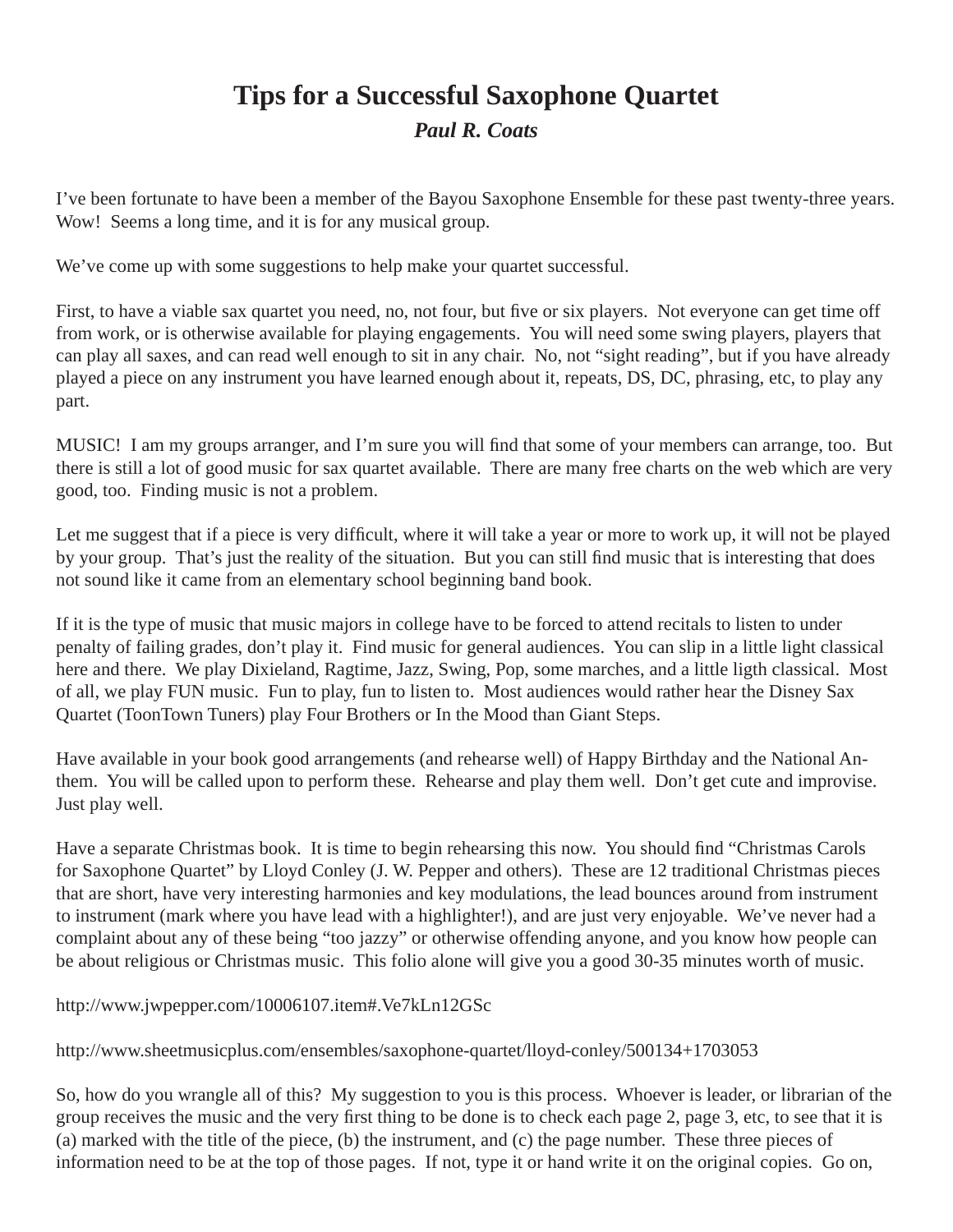it's your music, you can write on it if you wish. I cannot tell you the amount of wasted music I have seen that the pages did not have this information and made it all unplayable.

The librarian immediately copies the music and places the copies in the books. The originals are archived in a filing cabinet, each arrangement/composition in its own manila envelope appropriately marked with title and instrumentation (SATB, AATB, etc), and placed in alphabetical order. Do not waste time putting all the jazz together, putting the marches together, etc. Exception, put Christmas/seasonal music together.

Now let's discuss "the book". I suggest the playing copies be placed in non-glare plastic sleeves in 3-ring binders. You can get these with a clear pocket in front into which you can slide a piece of printed card stock with the part info. I have some pdf's I would be glad to share with you for each of Soprano/Alto I, Alto II, Tenor, Optional Tenor (for quintets), Bari. Email at tenorman1952@yahoo.com.

Place each part in strict alphabetical order. Use a separate binder for the Christmas/seasonal book.

Do not try to get cheap on the plastic sleeves, placing a page of one piece backed up to the last page of the previous piece in the same sleeve. As new music is added pages will get separated and chaos will reign. Each piece should get its own sleeves.

For a three page piece where there are no good page turn opportunities you can trim the edge of the sleeve of page 3, and using 2" wide heavy packing tape, tape the trimmed page 3 sleeve to the outer edge of page 2, forming a "fold-out" page.

Music kept in binders like this will not blow away in the wind. It is easy to just clothes-pin the pages. And the pages may be marked with highlighters, pencils, as needed. They are copies.

At no time are the players allowed to take the books home. You can't perform with three books and one forgotten at home. The group leader (and one will be appointed as such) will keep the books in his possession at all times. If a player needs to take music home to practice copies can be made for that purpose. THIS IS A HARD AND FAST RULE. The answer is always NO, you can't take the book.

You know those little silver wire music stands? They are unsuitable to sax quartet use. I suggest you just bite the bullet and buy some good, heavy music stands. I will recommend those from Manhassett over all others. They have withstood the test of time. There is nothing that can go wrong with them that five seconds with a small crescent wrench can't fix. Check tension of the desk swivel and tightness of the base every time you use them. Keeping a little 6" crescent wrench, or an open end wrench of the correct size in your box with the books is not a bad idea.

We seldom require a PA system, and even when we do it is usually provided. I do have a PA, and I will recommend if you do buy a PA that you will need at least 100 watts, you certainly don't need much more, with a pair of speakers with preferably 15" woofers (no smaller than 12") and horn tweeter. Four (or more) mics, let me recommend the good old Shure SM-58, and boom type stands. But put a PA system on the back burner, don't rush out and buy one. I doubt we have had to use my PA, which I used with my R&B band, more than 4 or 5 times in the past 23 years.

A dolly. A good metal, not plastic dolly... the kind you can convert to a 4-wheel cart.

Gig bags have no place in traveling. Whoever thought they were a good idea is sadly mistaken. Good hard shell cases are a must. And I recommend the use of key clamps, too.